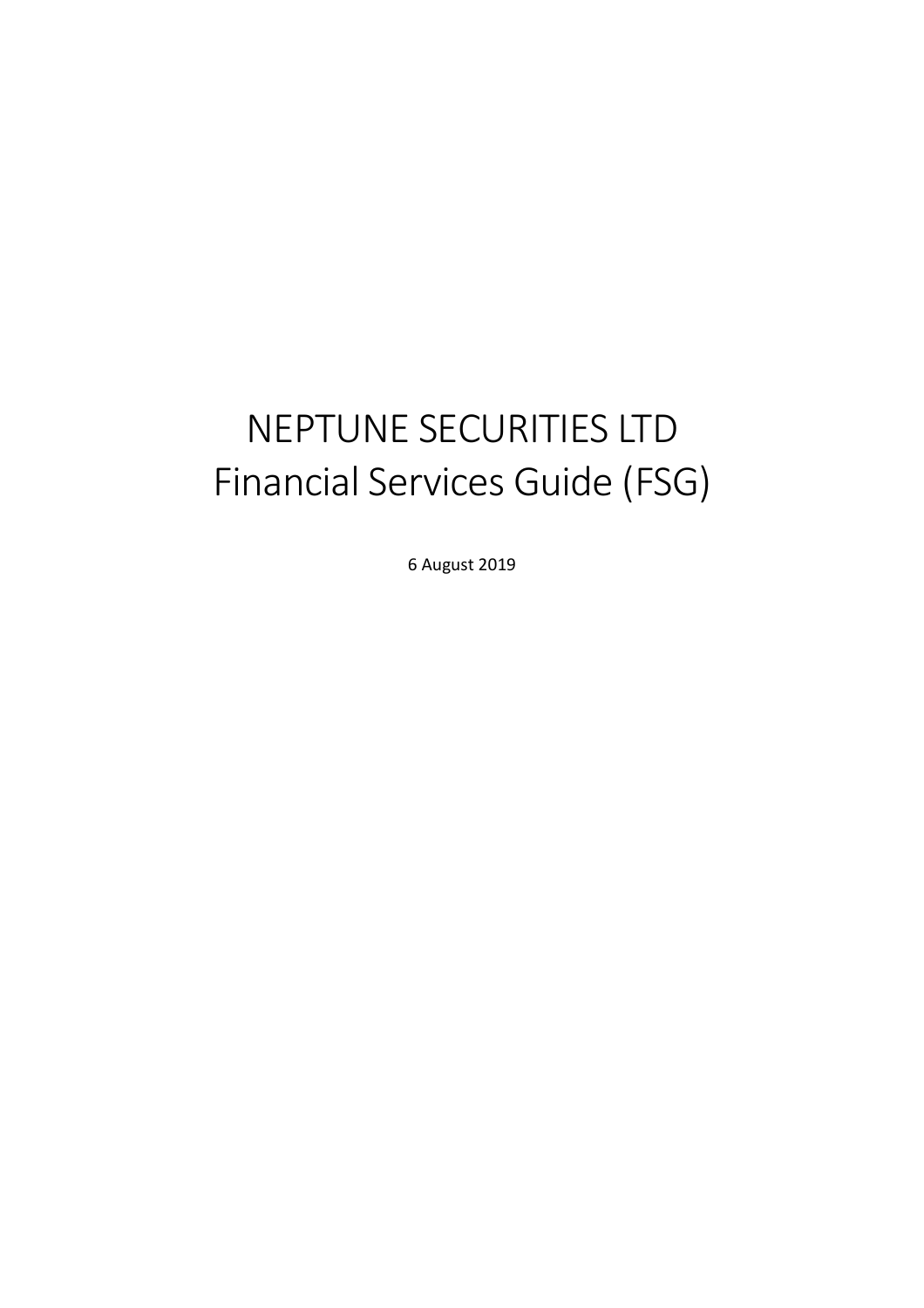## 1 Our Contact Details

Neptune Securities Ltd (ACN 133 085 908) **Address:** Suite 706, South Tower, Chatswood Central 1-5 Railway Street Chatswood NSW 2067 Australia **Website**: www.neptunefx.com.au **Phone:** +61 1300 459 688

**AFS Licensee:** 332 890 **Preparation date:** 6 August 2019 **Version**: 1.0

## 2 Purpose and content of this FSG:

This Financial Services Guide (**FSG**) is designed to tell you about the financial products and services that we are authorised to offer under our Australian Financial Services Licence (**AFSL**). This FSG is for the information of clients contracted directly with Neptune only. This FSG is not for the information of any other client contracted with any other Australian Financial Services Licence (**AFSL**) holder, including any white label client of Neptune from time to time.

Should you have any queries about this document, please do not hesitate to contact us. Our contact details are at the start of this FSG.

This FSG contains important information about:

- Who we are and how you can contact us
- The financial services we offer
- How we and our associates are remunerated
- The capacity in which we act when we provide financial services
- Our internal and external dispute resolution procedures
- The privacy of your personal information

This FSG should assist you in deciding whether to use any of the products or services we offer.

## 3 Neptune's products and services

Neptune is an Australian brokerage licenced by ASIC (ASFL number 332 890) to provide dealing and execution services in margin foreign exchange (**FX**) contracts. Through its licence, Neptune provides margin FX, which is a type of contract for difference (**CFD**) to wholesale clients. Neptune is also licenced to provide general advice in these products.

When you trade in Neptune's products, we act as principal and are the issuer of the products.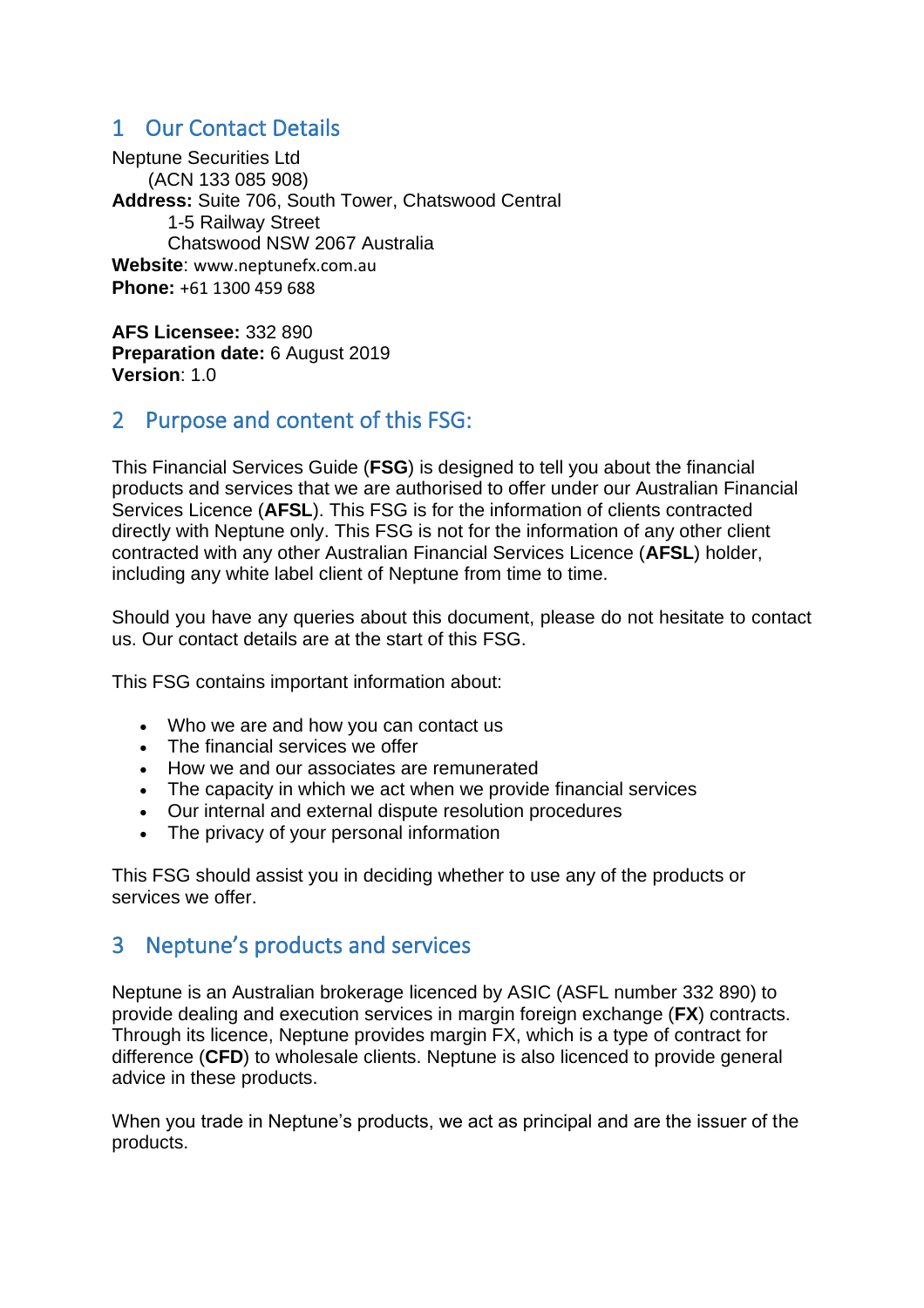CFDs are margined products which allow clients to trade in financial assets such as FX without physical ownership of the asset. CFDs constitutes an agreement between two parties to exchange, at the close of the contract, the difference between the opening and closing prices of the contract multiplied by the number of units (i.e. lots) specified within the contract

#### 3.1 Advice we provide

Neptune will only provide general advice to its clients. Neptune does not provide any personal advice which takes into account your personal objectives, financial situation or needs. If you require personal advice, please contact your financial adviser, who will provide you with a statement of advice in respect of any personal financial product advice given to you.

Before acting on any advice asked of or given by an employee of Neptune, you should carefully consider the appropriateness of the advice with regards to your personal objectives, financial situation and needs.

# 4 Cost, fees and charges:

#### 4.1 Commission and product costs

CFDs allow you to take long position (buying a financial product with the expectation it will rise in value) or short positions (buying a financial product with the expectation it will fall in value).While the position remains open, your account is either debited or credited to reflect interest and dividend adjustments.

If you take a long position, your account is debited to reflect interest adjustments and credited to reflect any dividends. The effect of these adjustments is to mirror the effect of buying shares in the normal way, where you would no longer earn interest on the cost of the shares, but receive dividends instead. The interest rate will normally not exceed 3% over the current local interbank offered rate.

With a short position, your account is credited with interest adjustments and debited to reflect any dividends. These adjustments mirror the effect of selling shares, where you would earn interest on the proceeds of the sale, but cease to receive dividends. The interest rate will normally not be less than 3% below the current local interbank offered rate.

An amount calculated based on the commission or spread (as applicable) on CFDs opened by you may be paid to third parties and/or our employees. If such payments are considered 'conflicted remuneration' then, as required by legislation, they will only be made with your explicit consent and as your agent subject to terms agreed with you in advance.

Please note however that an amount, which may be calculated by reference to the commission or spread on CFDs opened by you, may be paid to third parties or employees without your express consent where such payments are not deemed 'conflicted remuneration'. Any such amount will be paid by us and not by you. We will provide you with details of any such payments on written request.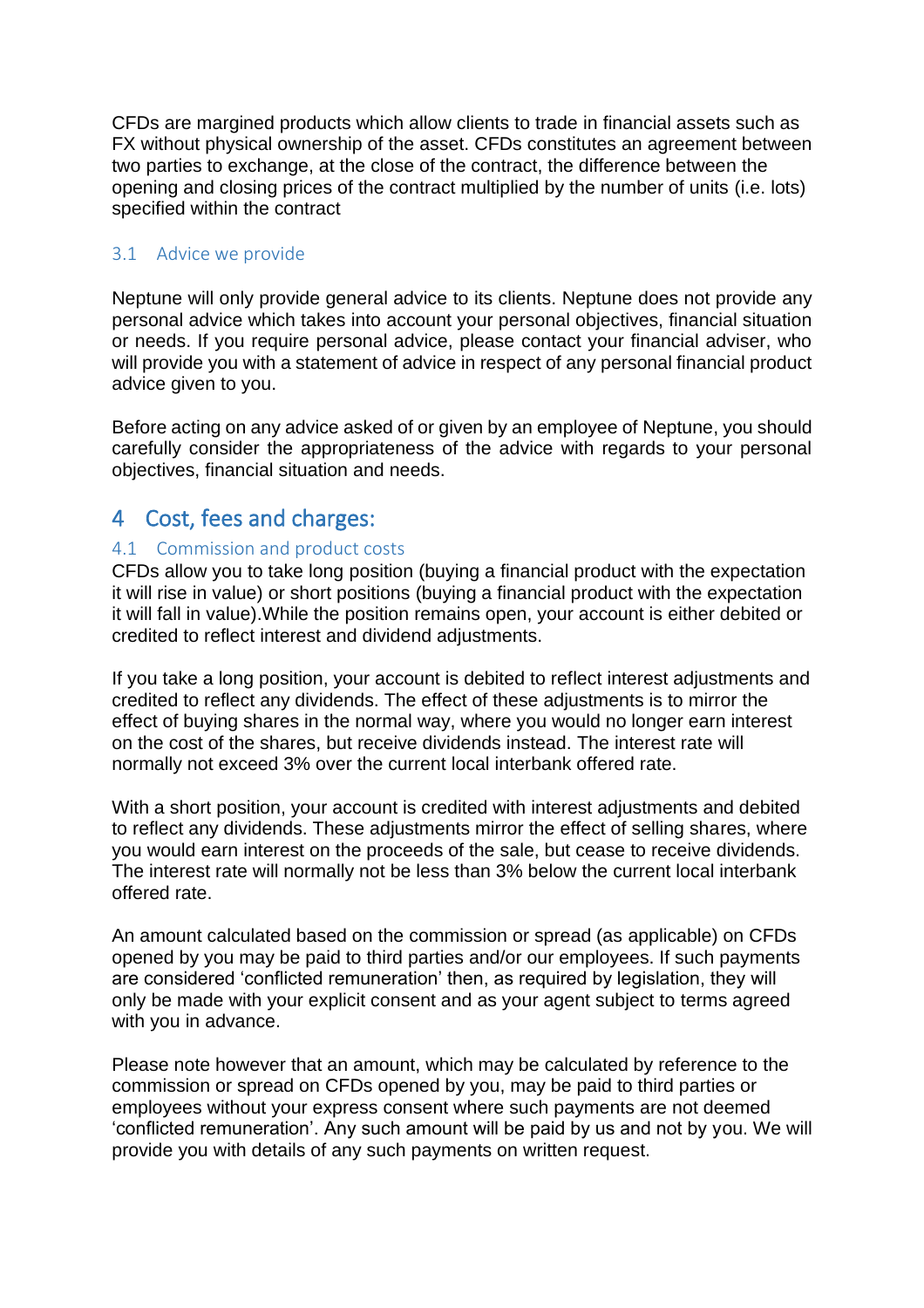#### 4.2 Remuneration and benefits for employees and directors:

Neptune's employees and directors are remunerated by way of salary and other employee benefits. They may also be eligible for a discretionary bonus which is based on achievement of predetermined business objectives such as contribution to profit, client service, client satisfaction, risk management and leadership/team contribution.

### 5 Professional indemnity insurance

Neptune has professional indemnity insurance in place which satisfies the requirements for compensation and arrangements pursuant to the Corporations Act. This policy covers claims made against Neptune in relation to professional services provided by our current and former employees.

## 6 Neptune's Privacy Policy:

We value the privacy of your personal information. When we collect, use, disclose or handle personal information, we are bound by the Privacy Act 1988 (Cth) and the Australian Privacy Principles.

Our full privacy policy is available from our website.

If you would like a copy of our privacy policy, or wish to seek access to, or correct the personal information we collect or disclose about you, please contact us.

## 7 Instructions

You may communicate with us in writing (by email, fax or post), or orally (by telephone or in person) by using the contact details appearing below.

To give us dealing instructions, you may do so via our web-based trading platform or by telephone.

For non-dealing related instructions, you may contact us by telephone, by e-mail, by fax, by post or in person.

#### **Contact**

**Neptune Securities Ltd** Suite 706, Chatswood Central,

1-5 Railway Street, Chatswood NSW 2067 Australia

**Telephone:** +61 1300 459 688

**Email:** info@neptunefx.com.au